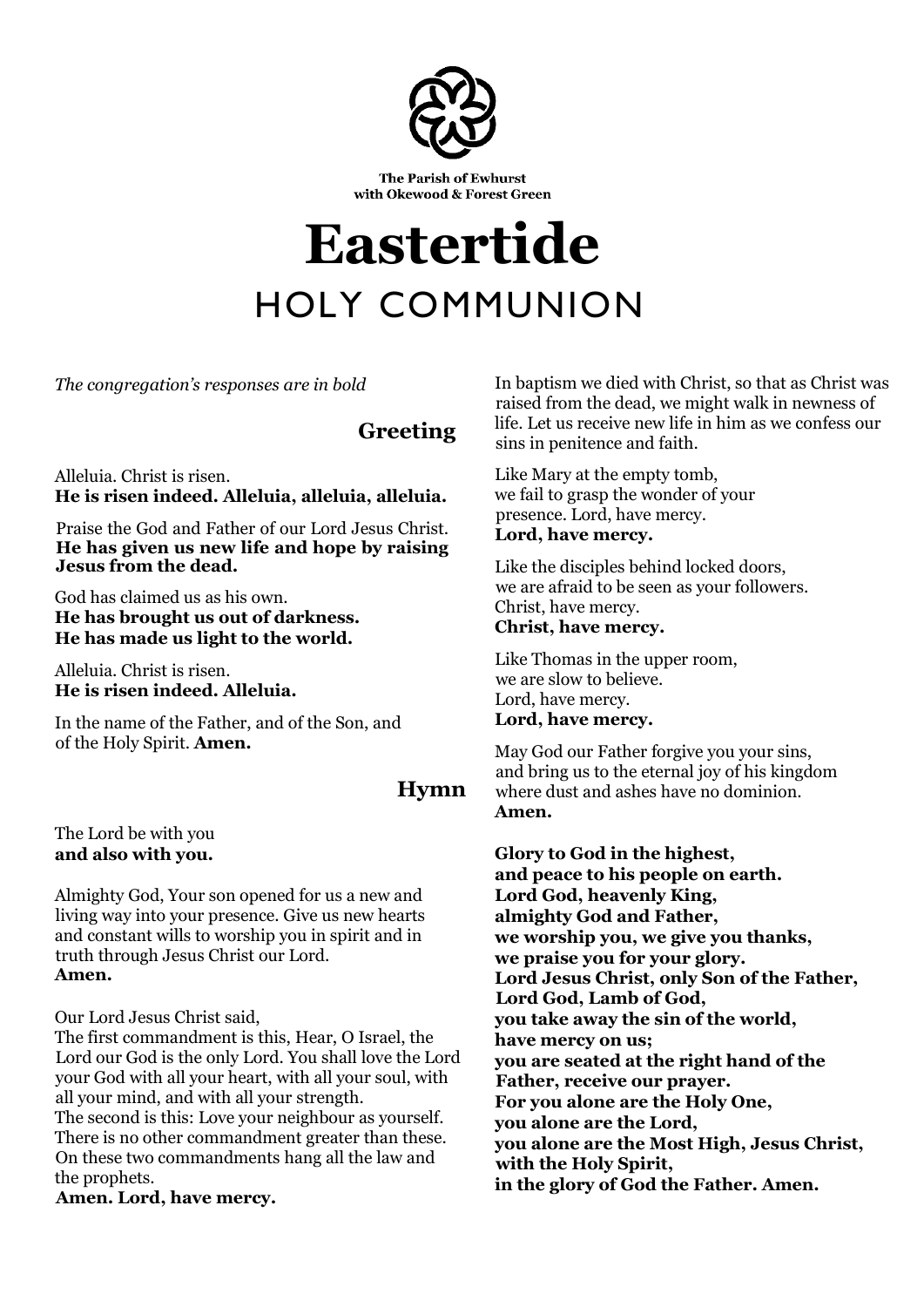| <b>Collect</b>                                                        | heaven and is seated at the right hand of the<br>Father.                                              |
|-----------------------------------------------------------------------|-------------------------------------------------------------------------------------------------------|
| The Collect for today can be found on the front of the<br>news sheet. | He will come again in glory to judge the<br>living and the dead, and his kingdom will<br>have no end. |
| <b>New Testament Reading</b>                                          | We believe in the Holy Spirit,<br>the Lord, the giver of life, who proceeds from                      |
| After the reading:                                                    | the Father and the Son, who with the Father<br>and the Son is worshipped                              |
| This is the word of the Lord.<br>Thanks be to God.                    | and glorified, who has spoken<br>through the prophets.                                                |
| <b>The Epistle</b>                                                    | We believe in one holy catholic and apostolic<br>Church.<br>We acknowledge one baptism for the        |
| After the reading:                                                    | forgiveness of sins.<br>We look for the resurrection of the dead,                                     |
| This is the word of the Lord.<br>---                                  | and the life of the world to come. Amen.                                                              |

**Thanks be to God.**

#### **Hymn**

*The Gospel is announced* 

Hear the Gospel of our Lord Jesus Christ according to *N.* **Glory to you, O Lord.** 

## **The Gospel**

*At the end of the Gospel reading:* 

This is the Gospel of the Lord. **Praise to you, O Christ.** 

#### **Serm**

**The Cred** 

**We believe in one God, the Father, the Almighty, maker of heaven and earth, of all that is, seen and unseen.** 

**We believe in one Lord, Jesus Christ, the only Son of God, eternally begotten of the Father, God from God, Light from Light, true God from true God, begotten, not made, of one Being with the Father; through him all things were made. For us and for our salvation he came down from heaven,** 

**was incarnate from the Holy Spirit and the Virgin Mary and was made man. For our sake he was crucified under Pontius Pilate; he suffered death and was buried. On the third day he rose again in accordance with the Scriptures; he ascended into** 

### **Prayers of Intercession**

*At the end of each prayer;*

Lord in your mercy, **hear our prayer.** 

*At the end of the prayers;*

Merciful father, **accept these prayers for the sake of your Son, our saviour, Jesus Christ. Amen.** 

## **The Peace**

| on | The risen Christ came and stood among his disciples<br>and said, Peace be with you.                                     |
|----|-------------------------------------------------------------------------------------------------------------------------|
| ed | Then they were glad when they saw the Lord.<br>Alleluia. The peace of the Lord be always with you<br>and also with you. |

## **Hymn**

*During the hymn you may like to make an electronic donation to the work of the Parish: St Peter & St Paul Ewhurst Acc: 16342606 sort code: 09-01-55* 

# **Preparation of the Table**

God of grace, we hear your call to generous giving in the way you meet our needs each day. Having received so much, we offer what we have, our time, talents and money for your kingdom. Bless these gifts for the work of your church. **Amen.**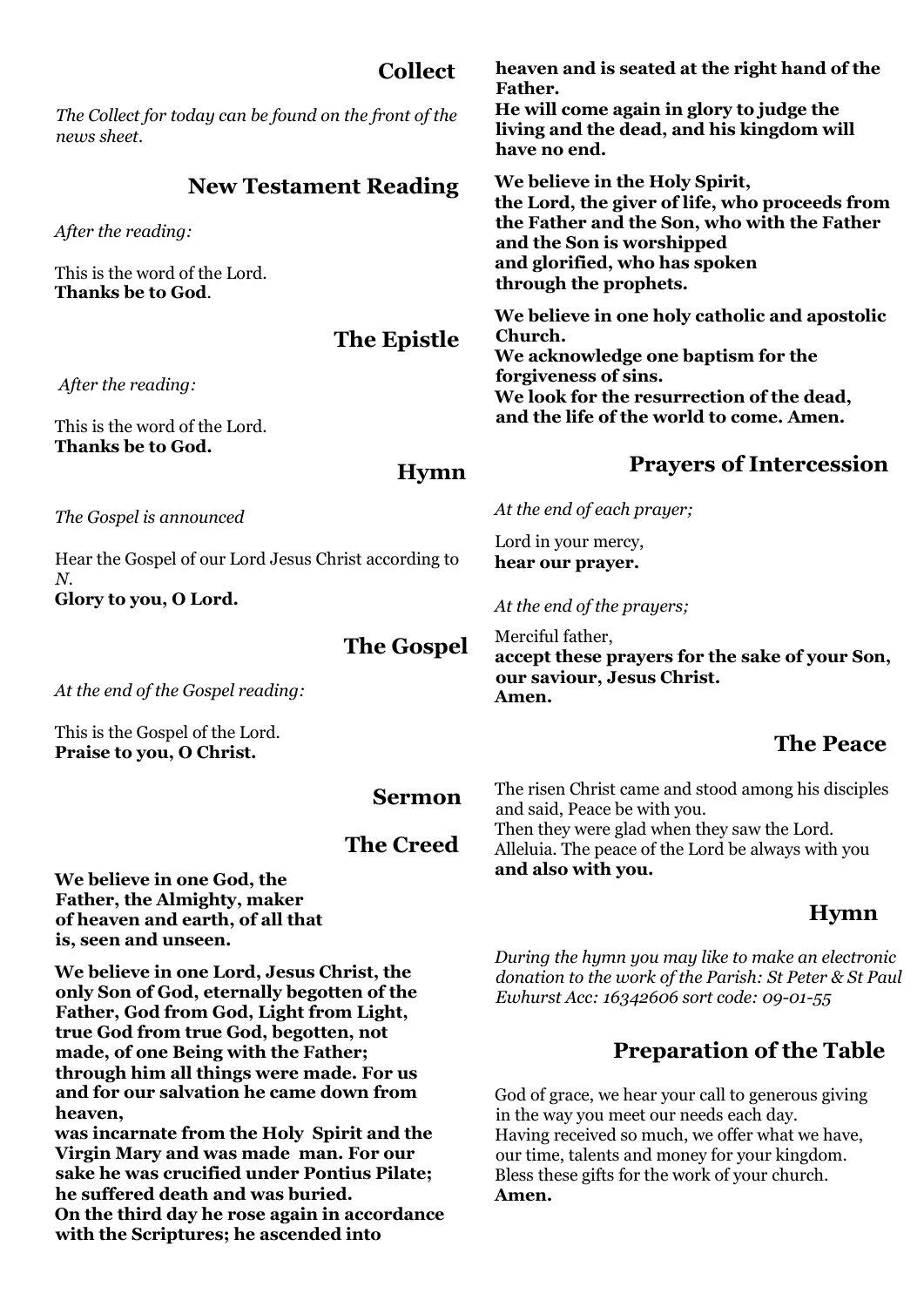The Lord is here **His Spirit is with us** 

Lift up your hearts **We lift them to the Lord** 

Let us give thanks to the Lord our God **It is right to give thanks and praise**

And now we give you thanks Because in his victory over the grave a new age has dawned. The long reign of sin is ended, a broken world is being restored and humanity is once again made whole.

And so we gladly thank you, with saints and angels praising you and saying,

#### **Holy, holy, holy Lord, God of power and might, heaven and earth are full of your glory.**

**Hosanna in the highest. Blessed is he who comes in the name of the Lord. Hosanna in the highest.** 

We praise and bless you, loving Father, through Jesus Christ, our Lord; and as we obey his command, send your Holy Spirit, that broken bread and wine outpoured may be for us the body and blood of your dear Son.

On the night before he died he had supper with his friends and, taking bread, he praised you. He broke the bread, gave it to them and said: Take, eat; this is my body which is given for you; do this in remembrance of me.

When supper was ended he took the cup of wine. Again he praised you, gave it to them and said, drink this, all of you; this is my blood of the new covenant, which is shed for you and for many for the forgiveness of sins.

Do this, as often as you drink it, in remembrance of me.

So Father, we remember all that Jesus did, in him we plead with confidence his sacrifice made once for all upon the cross. Bringing before you the bread of life and the cup of salvation, we proclaim his death and resurrection until he comes in glory. Great is the mystery of faith.

#### **Christ has died Christ is risen Christ will come again.**

Lord of all life, help us to work together for that day when your kingdom comes and justice and mercy will be seen in all the earth.

Look with favour on your people, gather us in your loving arms and bring us with all the saints to feast at your table in heaven.

Through Christ, and with Christ, and in Christ, in the unity of the Holy Spirit, all honour and glory are yours, loving Father, for ever and ever. **Amen.** 

# **The Lord's Prayer**

As our Saviour taught us, so we pray

**Our Father in heaven, hallowed be your name, your kingdom come, your will be done, on earth as in heaven. Give us today our daily bread. Forgive us our sins as we forgive those who sin against us. Lead us not into temptation but deliver us from evil. For the kingdom, the power, and the glory are yours now and for ever. Amen.** 

# **Breaking of the Bread**

*The president breaks the consecrated bread* 

We break this bread to share in the body of Christ. **Though we are many, we are one body, because we all share in one bread.**

You too can take this, yet in faith.

Draw near with faith.

Receive the body of our Lord Jesus Christ which he gave for you, and his blood which he shed for you. Eat and drink in remembrance that he died for you, and feed on him in your hearts by faith with thanksgiving.

# **The Giving of Communion**

# **Prayer After Communion**

God of Life,

who for our redemption gave your only begotten Son to the death of the cross, and by his glorious resurrection have delivered us from the power of our enemy grant us so to die daily to sin, that we may evermore live with him in the joy of the risen life, through Jesus Christ our Lord. **Amen.**